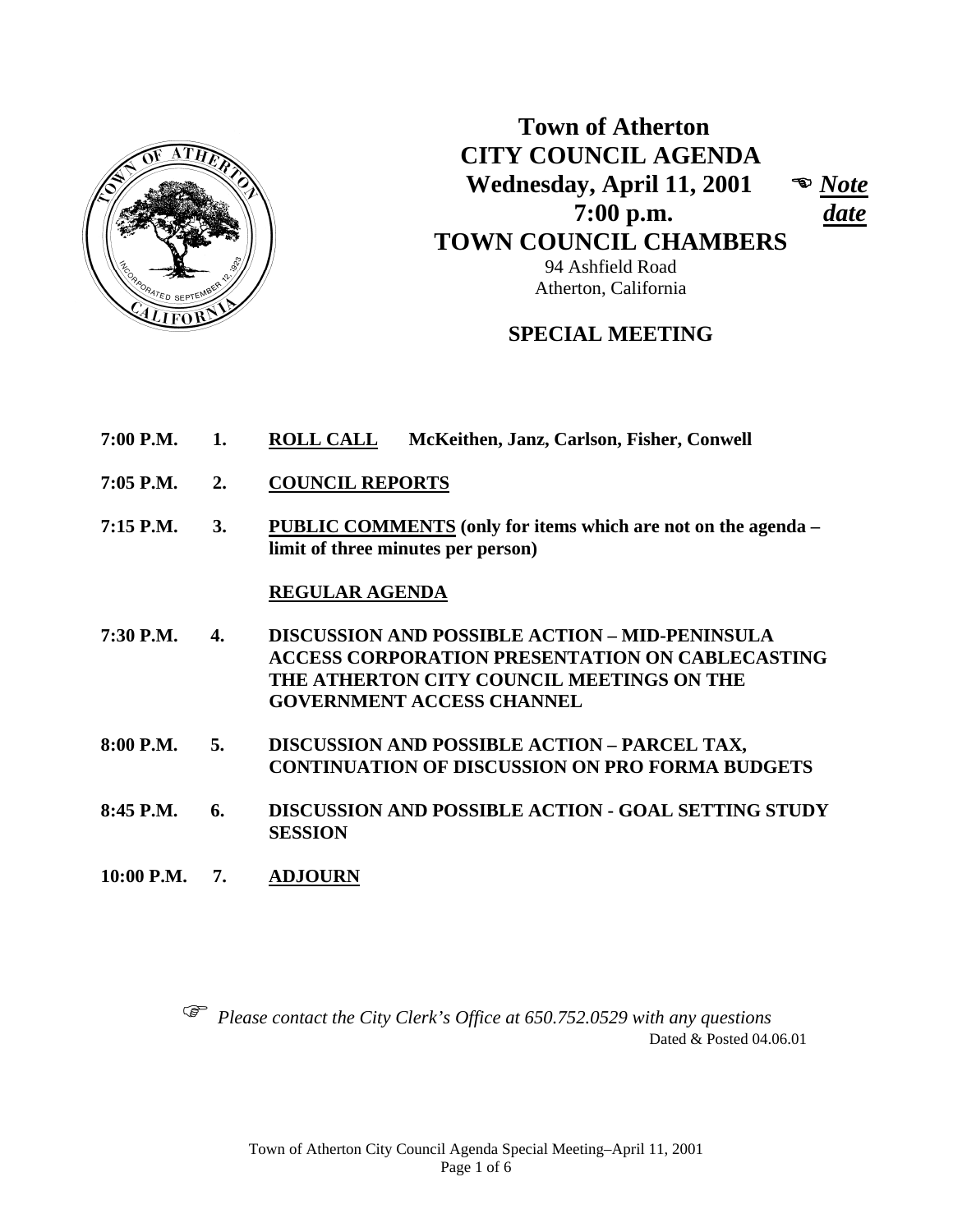Item No. 4



## **Town of Atherton**

## **CITY COUNCIL STAFF REPORT**

## **TO: HONORABLE MAYOR AND CITY COUNCIL**

#### **FROM: RALPH FREEDMAN, INTERIM CITY MANAGER**

#### **DATE: FOR THE MEETING OF APRIL 11, 2001**

#### **SUBJECT: CABLECASTING OF THE ATHERTON CITY COUNCIL MEETINGS**

#### **RECOMMENDATION:**

Listen to the presentation by representatives of the Mid-Peninsula Access Corporation (MPAC), and decide what course of action the Town of Atherton should take on this matter.

#### **INTRODUCTION:**

Councilmember McKeithen at the January 17, 2001 meeting raised the issue of televising Council meetings on Cable Channel 16. In response to her comments, representatives of MPAC will show a short video, provide an overview of how other cities utilize the Government Access Channel, and discuss the costs of this project.

#### **ANALYSIS:**

There are no funds allocated for the televising of City Council meetings in this year's budget. Funds for this undertaking could be taken from our Contingency Fund, or the City Council could direct Staff to budget for it in the FY2001/2002 Budget. The decision on whether or not to proceed with this project should be made after all of the costs have been ascertained.

#### **FISCAL IMPACT:**

At the current time, Staff does not have cost figures for presentation to the City Council.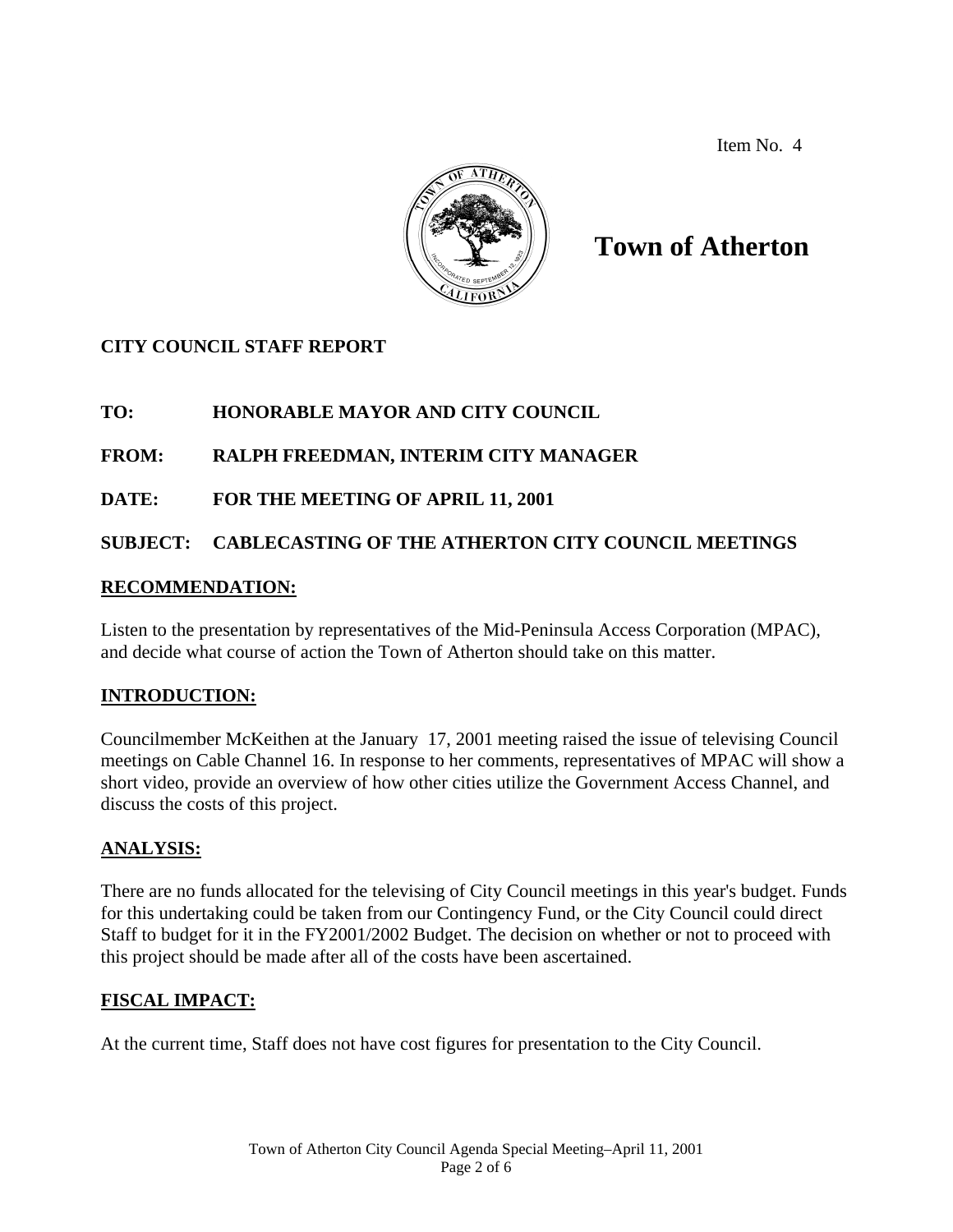**Item No. 5** 



# **Town of Atherton**

CITY COUNCIL STAFF REPORT

## **TO: HONORABLE MAYOR AND CITY COUNCIL**

## **FROM: RALPH FREEDMAN, INTERIM CITY MANAGER**

**DATE: FOR THE MEETING OF APRIL 11, 2001** 

#### **SUBJECT: DISCUSSION AND POSSIBLE ACTION ON THE PARCEL TAX - PRO FORMA STATEMENTS AND EXPENDITURE OF PARCEL TAX MONIES**

## **RECOMMENDATION:**

Review the latest version of the Pro Forma Statements that were presented to the Audit Committee, discuss potential uses of how Parcel Tax monies should be allocated if the Parcel Tax is approved by the voters in June, and take any action necessary to finalize these statements so that this information can be disseminated to the public.

## **INTRODUCTION:**

On February 8<sup>th</sup>, the Atherton City Council conducted the first Public Hearing on the Parcel Tax issue. At the conclusion of the Public Hearing, the City Council approved a Resolution placing this issue on the June 5 election ballot. A second Public Hearing was conducted on March 6. At the February  $8<sup>th</sup>$  meeting, I recommended to the City Council that the \$1.6 million in yearly revenues from this Tax be utilized in the following areas:

- Police Overhires
- Staff Compensation
- Storm Drainage and Street Maintenance
- Capital Improvements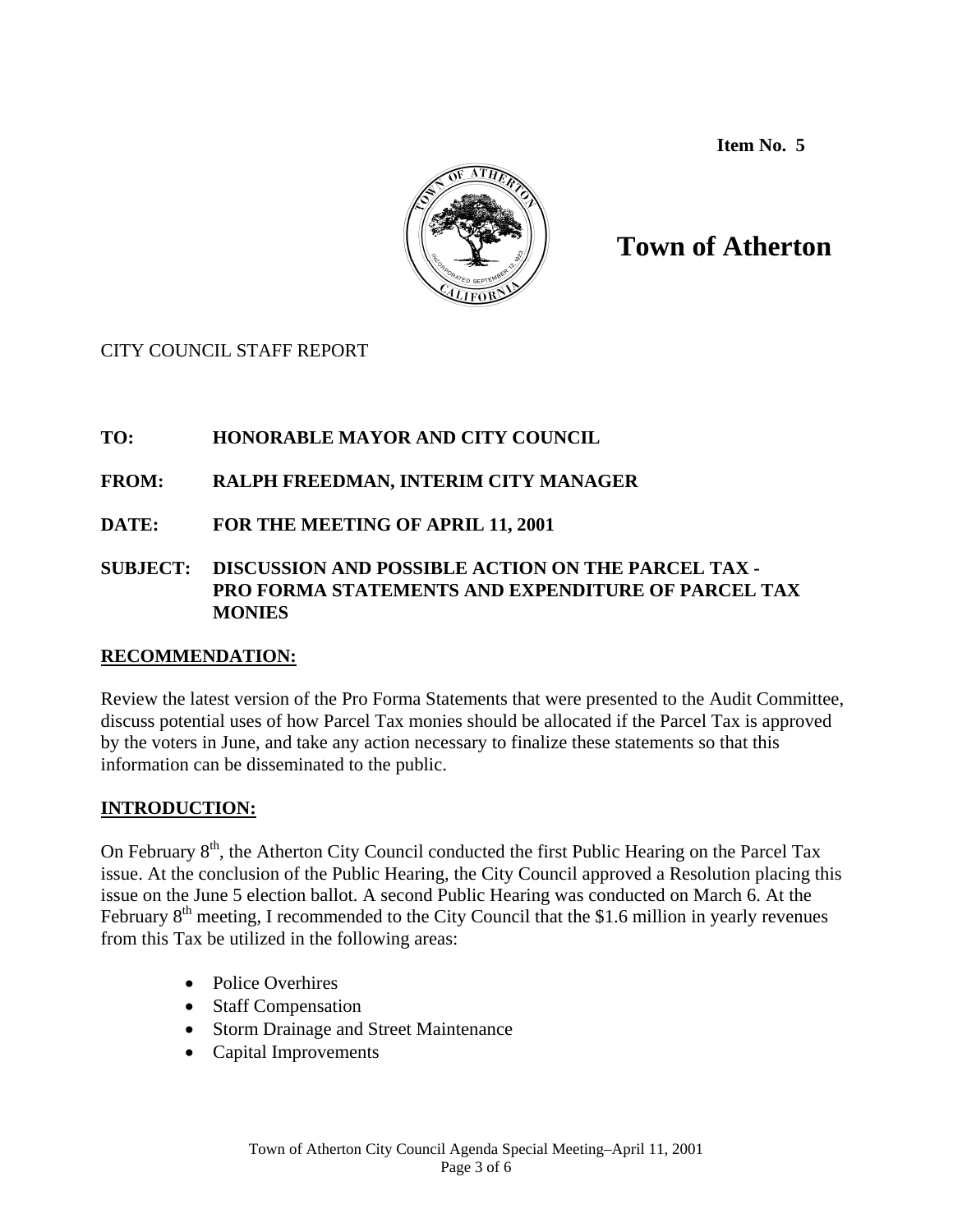#### **ANALYSIS:**

Staff is working on a revised format for the Pro Forma statements that will provide the public with more details to illustrate the need for the Parcel Tax. These revisions will be faxed to the City Council in advance of Wednesday's meeting. This revised format was discussed at the Audit Committee meeting.

#### **FISCAL IMPACT:**

The Parcel Tax will generate approximately \$1.6 million for capital improvements and for operational needs in the areas of Staff Compensation and one (1) Police Overhire position.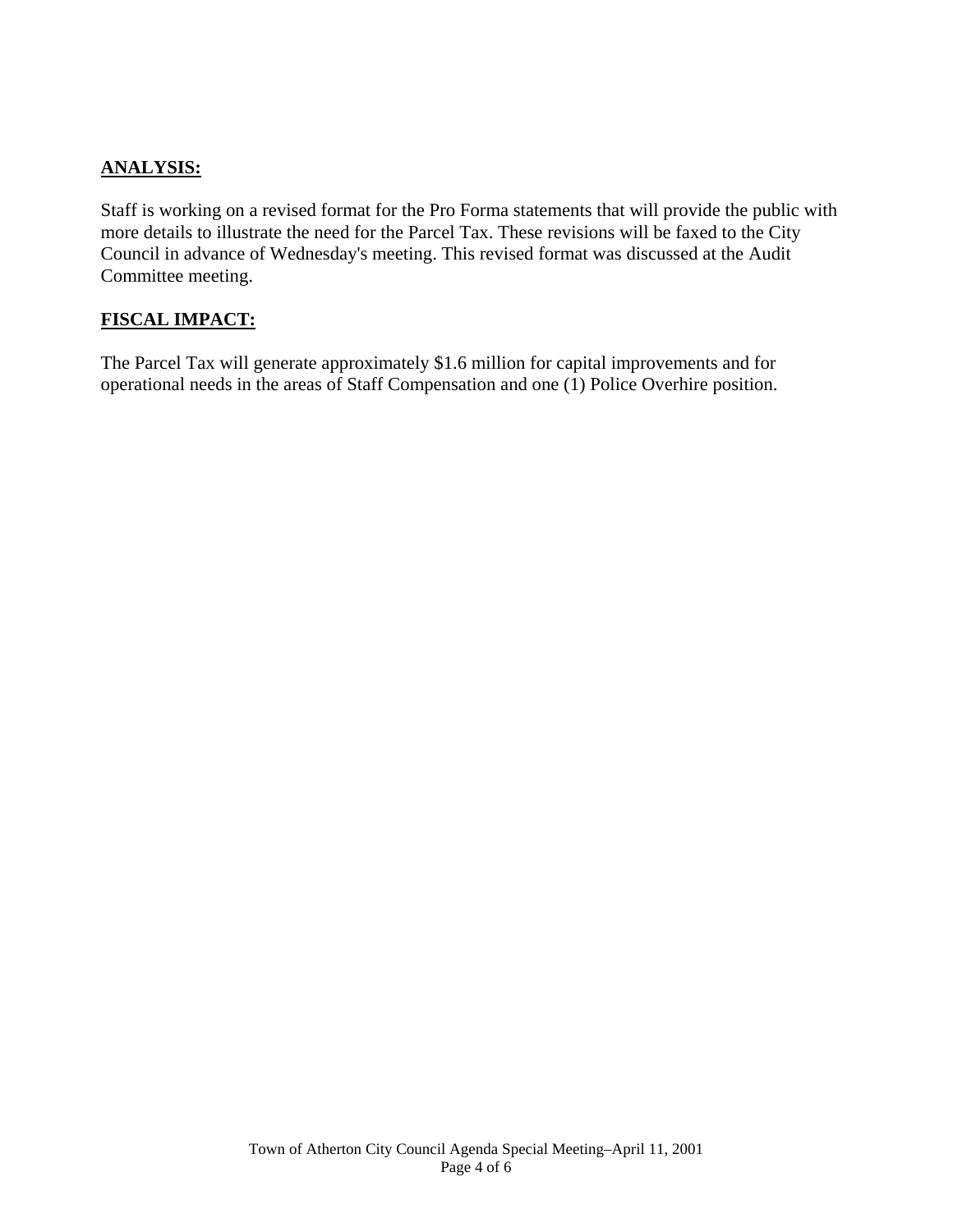**Item No. 6** 



## **Town of Atherton**

## **CITY COUNCIL STAFF REPORT**

## **TO: HONORABLE MAYOR AND CITY COUNCIL**

## **FROM: RALPH FREEDMAN, INTERIM CITY MANAGER**

**DATE: FOR THE MEETING OF APRIL 11, 2001** 

#### **SUBJECT: DISCUSSION AND POSSIBLE ACTION ON SHORT AND LONG-TERM GOALS**

## **RECOMMENDATION:**

Discuss and provide direction to Staff on your short and long-term goals for the Town.

## **INTRODUCTION:**

At a previous City Council meeting, I asked the City Council to schedule a Study Session to discuss both short and long-term goals for the Town. The short-term goals of the City Council will provide Staff with direction on those projects and issues that the City Council wishes to address in the next year. This will be helpful to Staff in the preparation of the FY2001/2002 Budget. The long-term goals of the City Council, those projects and issues that the City Council wishes to address two (2) years and beyond, will be helpful when Staff prepares a Capital Improvements Plan for the next five  $(5)$  to seven  $(7)$  years.

## **ANALYSIS:**

I have met with the Management Team to discuss both short and long-term goals. In our discussions, we focussed on general areas that we felt needed to be addressed. We also discussed specific projects that we felt should be considered by the City Council. These specific projects should be considered as part of the discussion on how potential Parcel Tax monies could be utilized.